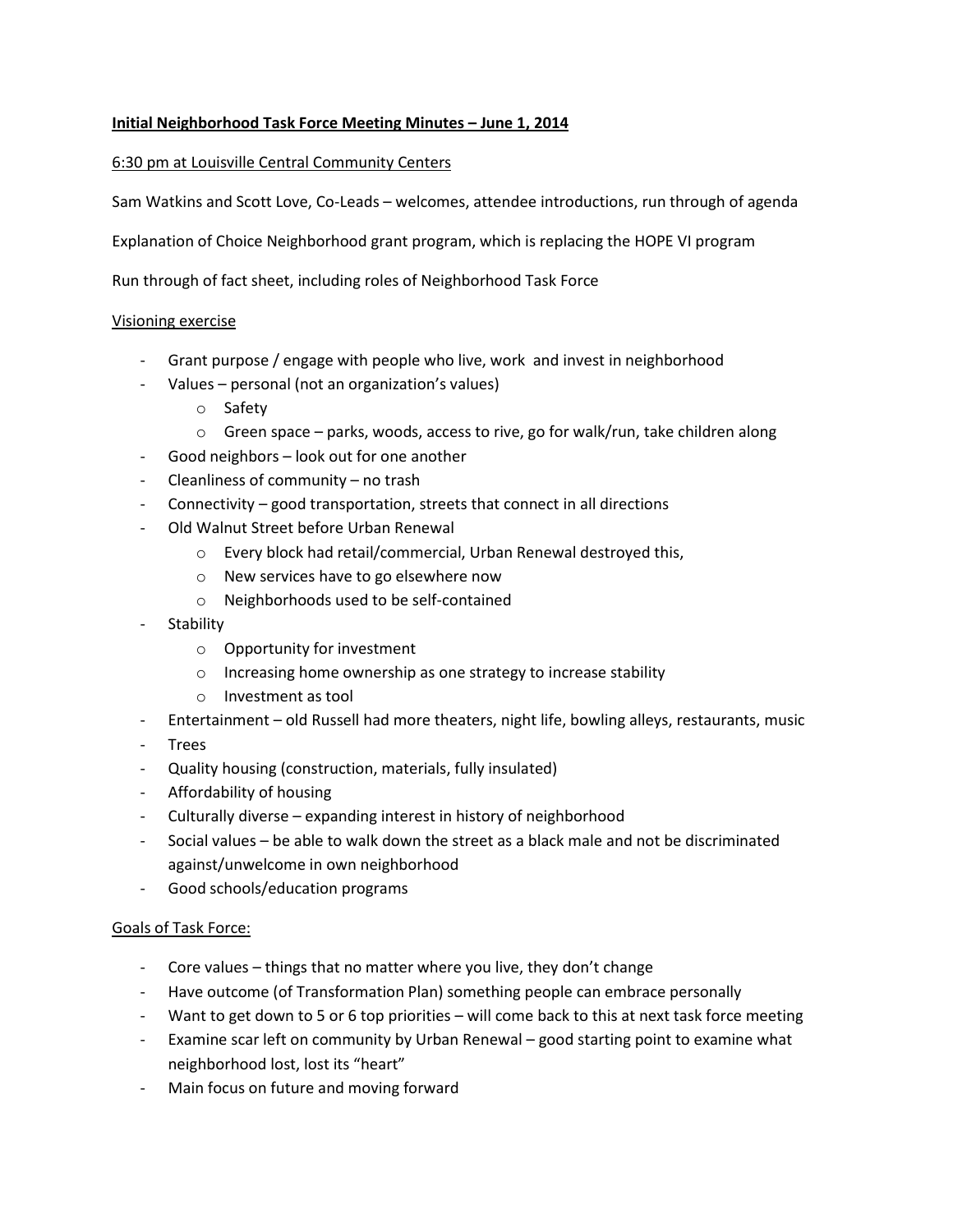### Community Engagement Activity:

## CARR (Concerned Association of Russell Residents), 10 – 12 members

Ideas/suggestions for meaningful activities that could engage Russell residents in the Transformation Plan planning process?

- Going door-to-door to inform people of the process, many people are/will be nervous about final outcome
- Mail information to every resident hit every valid address in target areas, lots of work but useful
- 2010 census hit every door, need to put time in so everyone is spoken with
- Get "mom and pop" businesses and churches involved
- Going to churches and talking about neighborhood issues

## Church perspective/concerns:

- Crime and absentee landlords
	- o Many properties being poorly renovated by absentee landlords, property quickly falls back into original state, many houses vacant and ones occupied are renters, so don't care/aren't involved

Kim Sickles chairs on annual Russell festival where Russell Choice Neighborhoods Initiative (CNI) could have a booth

Lisa Thompson – discussion about neighborhood survey, content of both resident and neighborhood surveys

Over-the-Rhine in Cincinnati – CDC bought over 300 vacant and abandoned properties, stabilized them, then marketed them for redevelopment; used historic tax credits

Ideas to reach business owners, young people, senior population, working family leaders?

- Have meeting in evening to give access to those who work
- Most business in Russell are liquor stores
	- o Reach out to them?
	- o Try to limit amount of liquor stores?

Walk though timeline on worksheets, gave more accelerated timeline

Rhae, clarifying goals/responsibilities of task force:

- Task Force is helping to come up with a vision
- Generates idea and strategies that are grounded by data
- Will be presenting existing conditions report to task forces on July 21, described what will be in the report